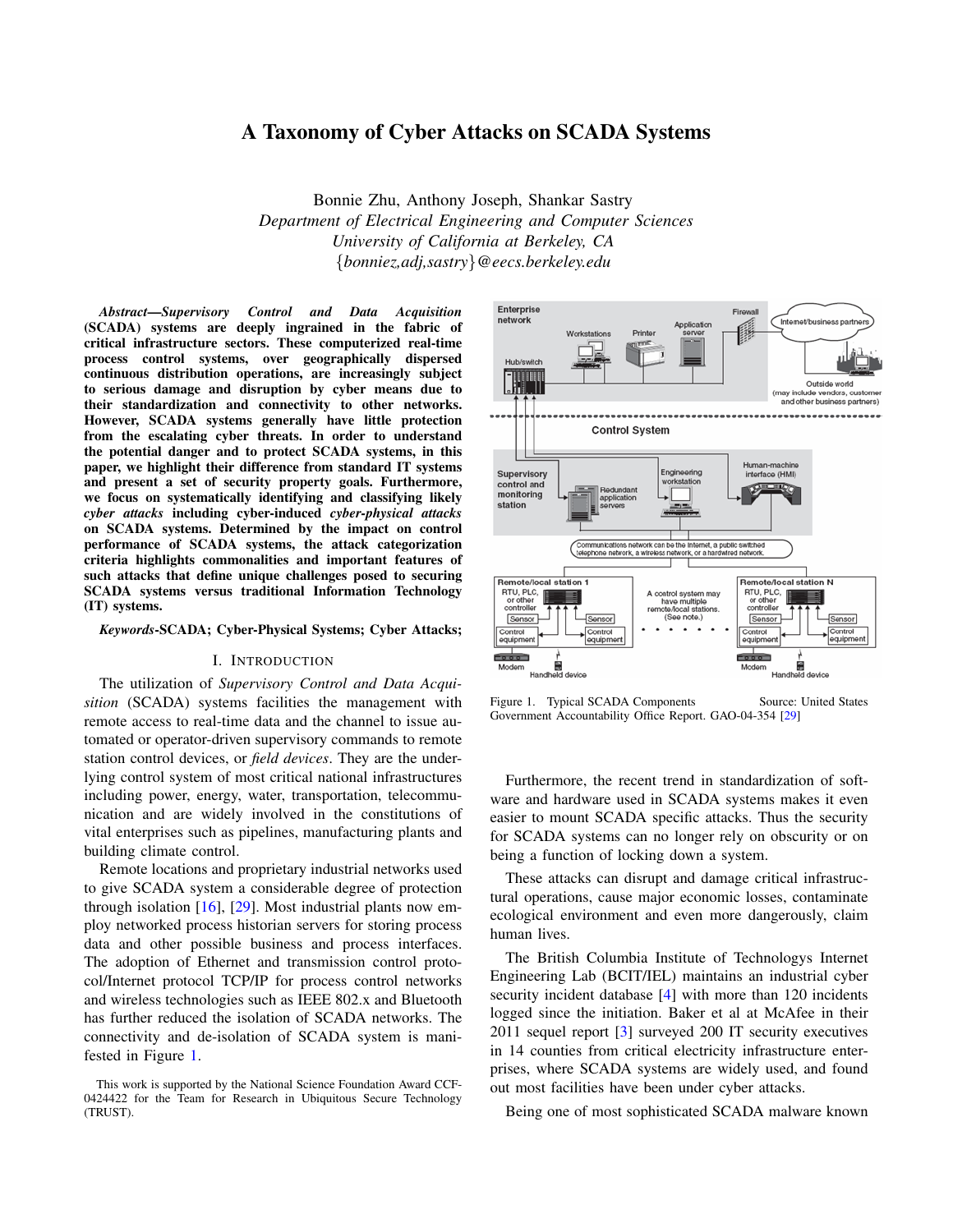to date<sup>[1](#page-1-0)</sup>, Stuxnet according to Falliere et. al at Symantec [\[10\]](#page-8-2), takes advantage of multiple Windows zero-day vulnerabilities and targets the command-and-control software installed in industrial control systems world-wide. It sabotages facilities by reprogramming *Programmable Logic Controllers* (PLCs) to operate as the attackers intend them, most likely out of their specified boundaries while its "misreporting" feature hides the incident from the network operations center. As of April 21st. 2011, There are more than 50 new Stuxnet-like attacks beckon SCADA threats discovered [\[20\]](#page-8-3).

Most related works have focused on the classification and categorization of attacks on standard IT systems such as [\[13\]](#page-8-4), [\[14\]](#page-8-5), [\[15\]](#page-8-6), communication standards and/or protocols [\[17\]](#page-8-7), communication devices [\[26\]](#page-8-8). There are work done to enumerate possible attacks on small embedded systems [\[11\]](#page-8-9), [\[24\]](#page-8-10). More recently, SCADA-specific security solutions are proposed [\[21\]](#page-8-11) and SCADA-specific *Intrusion Detection Systems* (IDS) are evaluated [\[31\]](#page-8-12).

The remainder of this paper is organized as the follows. Section 2 compares SCADA systems with standard IT properties that attribute to their security concerns. Section 3 defines desired security properties, trust model and threat model. Section 4 states vulnerabilities that embedded in SCADA systems. Section 5,6,7 numerate cyber attacks on hardware, software, communication stacks respectively. Section 8 concludes.

#### II. DIFFERENCE FROM IT

In SCADA systems, or control systems in general, the fact that any logic execution within the system has a direct impact in the physical world dictates safety to be paramount. Being on the first frontier to directly face human lives and ecological environment, the field devices in SCADA systems are deemed with no less importance than central hosts  $2$  [\[6\]](#page-7-2). Also certain operating systems and applications running on SCADA systems, which are unconventional to typical IT personnel, may not operate correctly with commercial offthe-shelf IT cyber security solutions.

Furthermore, factors like the continuous availability demand, time-criticality, constrained computation resources on edge devices, large physical base, wide interface between digital and analog signals, social acceptance including cost effectiveness and user reluctance to change, legacy issues and so on make SCADA system a peculiar security engineering task.

SCADA systems are *hard real-time systems* [\[25\]](#page-8-13) because the completion of an operation after its deadline is considered useless and potentially can cause cascading effect in the physical world. The operational deadlines from event to system response imposes stringent constraints: missing deadline constitutes a complete failure of the system. Latency is very destructive to SCADA system's performance: the system does not react in a certain time frame would cause great loss in safety, such as damaging the surroundings or threatening human lives.

It's not the length of time frame but whether meeting the deadline or not distinguishes hard real-time system from soft real-time system In contrast, *soft real-time systems*, such as live audio-video systems, may tolerate certain latency and respond with decreased service quality, eg. dropping frames while displaying a video. Non-major violation of time constraints in soft real-time systems leads to degraded quality rather than system failure.

Furthermore due to the physical nature, tasks performed by SCADA system and the processes within each task are often needed to be interrupted and restarted. The timing aspect and task interrupts can preclude the use of conventional encryption block algorithms.

As *Real-time operating system* (RTOS), SCADA's vulnerability also rises from the fact that memory allocation is even more critical in an RTOS than in other operating systems. Many field level devices in SCADA system are embedded systems that run years without rebooting but accumulating fragmentation.

Thus, buffer overflow is more problematic in SCADA than in traditional IT.

# III. PROBLEM STATEMENT

Before we state the security properties that are desirable for SCADA systems to achieve, we must point out that there are many trade-offs between security and control performance goals. And we will group attacks according to the hierarchy of the SCADA system.

# *A. Security Property Goal*

Control systems have many characteristics that are different from traditional IT systems in terms of risks and operational priorities thus render unique performance and reliability requirements besides the use of operating systems and applications being unconventional to typical IT personnel.

Even where security is well defined, the primary goal in the Internet is to protect the central server and not the edge client. In process control, an edge device, such as PLC or smart drive controller, is not necessarily merited less importance than a central host such as data historian server [\[6\]](#page-7-2), as they are on the first frontier facing human lives and ecological environment.

These differences between SCADA systems and IT systems demand an adjusted set of security property goals and thus security and operational strategies.

<span id="page-1-0"></span><sup>&</sup>lt;sup>1</sup>In McAfee's report [\[3\]](#page-7-1), nearly half of those being surveyed in the electric industry said that they had found Stuxnet on their systems.

<span id="page-1-1"></span><sup>2</sup>Although arguably, a compromised central serverl/controller may cause server harm if the field devices don't have their own individual and local protection.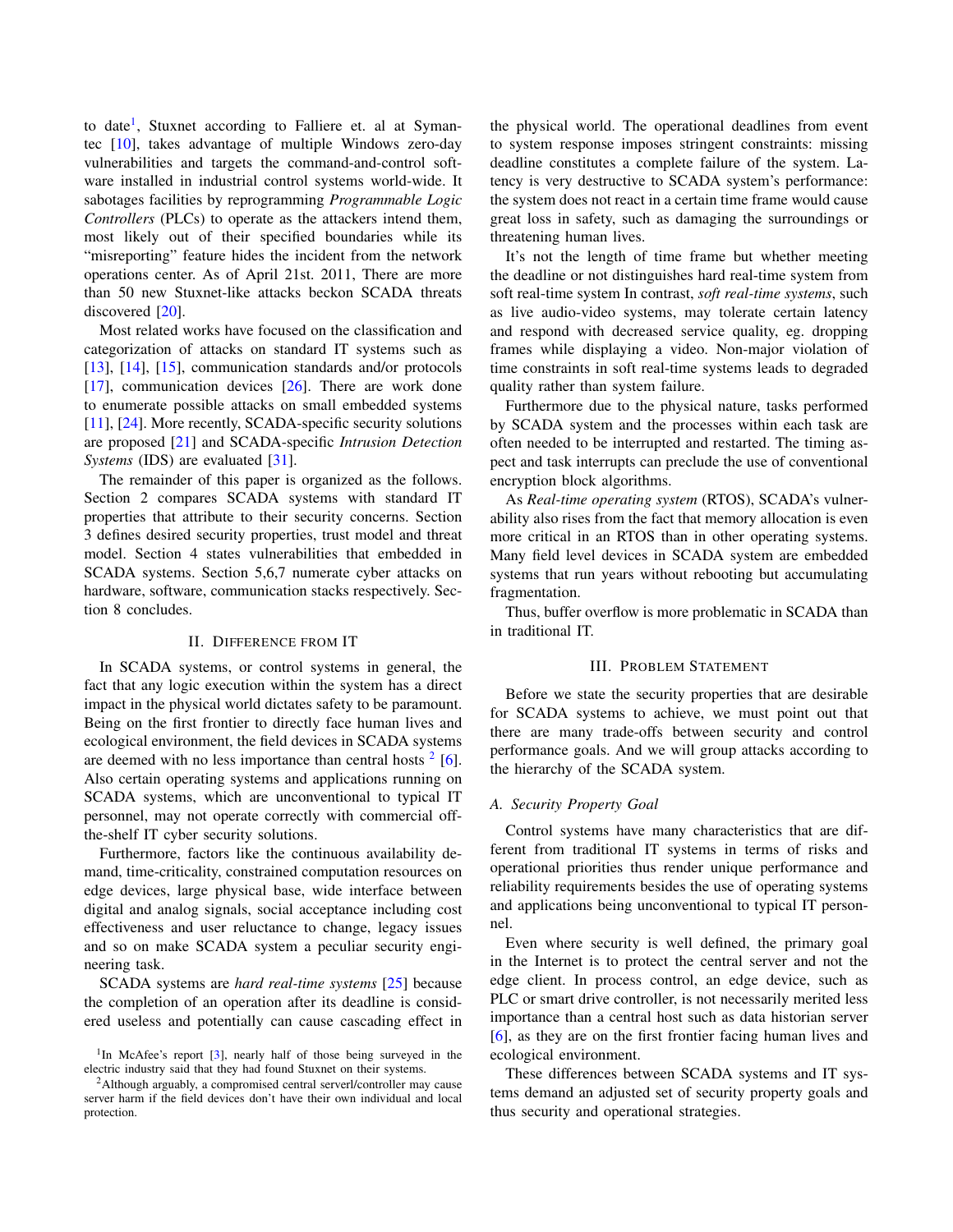In the traditional IT community, the set of common desirable security properties are *confidentiality*, *integrity* and *availability*, or *CIA* in short. The paramount, in IT's world is confidentiality and integrity while in control systems is system availability and data integrity as result of human and plant safety being its primary responsibility.

Particularly, most of computer security research focus on confidentiality. To be SCADA system specific, we prioritize security properties of SCADA systems in the order of its importance and desirability in industry, especially in control engineering sector. The modification we make addresses the special needs incurred from the unique characteristics of SCADA systems, namely the time criticality, dispersed distributed-ness and continuous availability.

There are different versions of definition and use of security properties [\[2\]](#page-7-3) with slight variations. However, in light to differentiate the uniqueness of control systems from standard IT systems, it's necessary for us to stress and explain some more relevant subtleties. Nevertheless, it's not to say that these properties we want to highlight are mutual exclusive, absent of over-lapping.

*1) Timeliness:* explicitly expresses the time-criticality of control systems, a given resulted from being real-time system, and the concurrencies in SCADA systems due to being widely dispersed distributed systems.

It includes both the *responsiveness* aspect of the system, e.g. a command from controller to actuator should be executed in real-time by the latter, and the timeliness of any related data being delivered in its designated time period, by which, we also mean the *freshness* of data, i.e., the data is only valid in its designated time period. Or in a more general sense, this property describes that any queried, reported, issued and disseminated information shall not be stale but corresponding to the real-time and the system is able and sensitive enough to process request, which may be of normal or of legitimate human intervention in a timely fashion, such as within a sampling period. In reality, if arrives late or repeatedly to the specified node, a message is no longer any good, be it a correct command to an actuator or a perfect measurement from a sensor with intact content. As a matter of fact, any replay of data easily breaches this security goal.

Moreover, this property also implicitly implies the order of updates among peered sensors, especially if they are observing the same process or correlated processes. The order of data arrival at *central monitor room* may play an important factor in the representation of process dynamics and affect the correct decision making of either the controlling algorithms or the supervising human operators.

In a nutshell, all right data should be processed in *right* time, which unfolds an underpinning security goal – *secure time* provision.

*2) Availability :* means when any component of a SCADA system, may it be a sensory or servomechanical device, communication or networking equipment, or radio channel; computation resource and information such as sensor readings and controller commands etc. that transmits or resides within the system should be ready for use when is needed. Most of SCADA controlled processes are continuous in nature. Unexpected outages of systems that control industrial processes are not acceptable. This desired property for both SCADA systems control performance and security goal requires that the security mechanism employed onto SCADA systems, including but not limited to the overall cryptographic system, shall not degrade the maintainability, operability , and its accessibility at emergency, of the original SCADA system without those security oriented add-ons.

*3) Integrity:* requires data generated, transmitted, displayed, stored within a SCADA system being genuine and intact without unauthorized intervention, including both its content, which may also include the header for its source, destination and time information besides the payload itself. A very related terminology is *authenticity*, in the content of SCADA system, it implies that the identity of sender and receiver of any information shall be genuine. Using our definition of integrity, then authenticity falls within the same category. One can image how disastrous the consequence can be, if a control command is redirected to an actuator other than its intended receiver or fake or wrong source information of a sensor measurement being reported to the central controller. The *intra-message integrity* means specifically the content of message to be genuine and *intermessage integrity* refers to assure data integrity, the protocol must prevent an adversary from constructing unauthentic messages, modifying messages that are in transit, reordering messages, replaying old messages, or destroying messages without detection.

*4) Confidentiality:* refers to that unauthorized person should not have any access to information related to the specific SCADA system. At current stage, this need is dwarfed by the desirability of availability in a control performancecentric setting. SCADA systems measure and control physical processes that generally are of a continuous nature with commands and responses are simple and repetitive. Thus the messages in SCADA systems are relatively easy to predict. Hence confidentiality is secondary in importance to data integrity.

However, the confidentiality of critical information such as passwords, encryption keys, detailed system layout map and etc. shall rank high when it comes to security concerns in industry. Applicable reinforcement should be imposed in this aspect. Also, the information regarding physical content flowed within the control algorithm may be subject to leaking critical message to side channel attacks.

The drastic difference in the ordering of desired security properties is mostly due to that SCADA systems are demanded to be real-time operating and continuously functioning.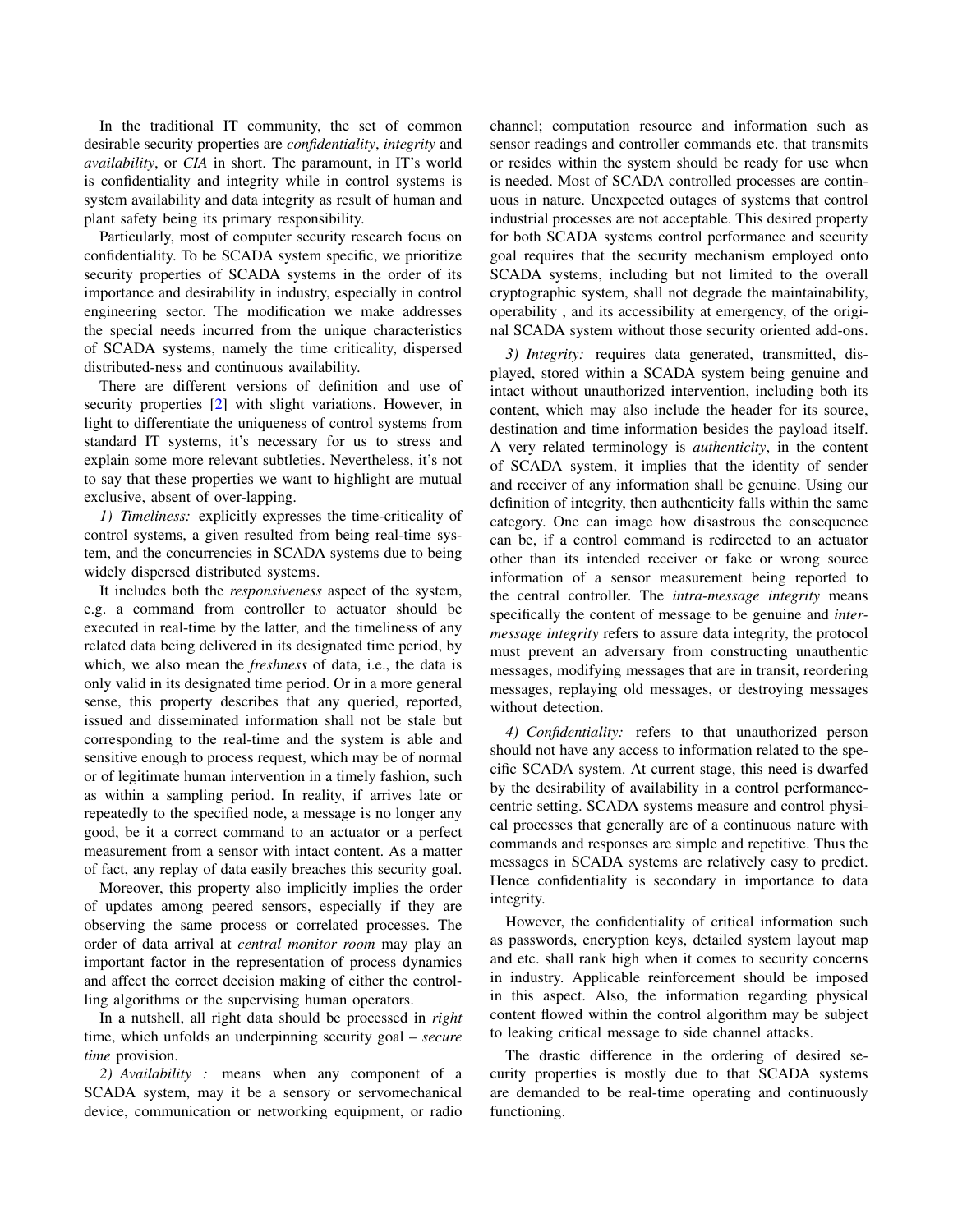*5) Graceful Degradation:* requires the system being capable of keeping the attack impact local and withholding tinted data flow within *tinted* region without further escalating into a full scale, full system cascading event.

Again, all these desired security properties are not mutual exclusive but closely related. For example, by breaching integrity, an adversary can change control signals to cause a device malfunction which might ultimately affect the availability of the network. Overall, a tightly enforced access control may render confidentiality, integrity, availability , timeliness and graceful degradation as well.

## *B. Trust Model*

Given that we focus on the cyber attacks on SCADA system, we restrain our attention to attacks mounted through cyber means  $3$  and assume the basic physical security is provided. Particularly, the *SCADA server* or *Master Terminal Unit* is physically secure, i.e., we assume there are no direct physical tempering on the server where the main control and estimation algorithms reside. Brute force physical sabotage such as cutting wires and cables from communication and power supply or hammering devices or radio jamming are out the scope of this paper.

Furthermore, we assume that the control and estimation algorithms are programmed securely.

## *C. Threat Model*

Typical threats to sensor networks and to conventional IT systems are also threats to SCADA systems if the adversarial have means to exploit the vulnerabilities of SCADA systems<sup>[4](#page-3-1)</sup>. The adversarial sources include but not limited to hostile governments, terrorist groups, foreign intelligence services, industrial spies, criminal groups, disgruntled employees, bot-network operators, phishers, spywaremalware authors, spammers, and attackers [\[30\]](#page-8-14). We assume attacks come from one side of SCADA center only and there's no collusion.

#### IV. VULNERABILITY

The current common practice of SCADA system leaves window open to various vulnerabilities. To name a few, the entrenched factors are not limited to public information likw a company's network infrastructure, insecure network architecture, operating system vulnerabilities enabled trap doors to unauthorized users and the use of wireless devices. In particular, the lack of real-time monitoring and proper encryption is very detrimental.

Cyber attacks on SCADA system can take routes through Internet connections, business or enterprise network connections and or connections to other networks, to the layer of control networks then down the level of field devices. More specifically, the common attack vectors are

- Backdoors and holes in network perimeter
- Vulnerabilities in common protocols
- Attacks on field devices through cyber means
- Database attacks
- Communications hijacking and *Man-in-the-middle* attacks
- *Cinderella* attack on time provision and synchronization

From the point view of a control engineer, possible attacks can be grouped into following categories

- bogus input data to the controller introduced by compromised sensors and/or exploited network link between the controller and the sensors
- manipulated and misleading output data to the actuators/reactors from the controller due to tempered actors/ reactors or compromised network link between the controller and the actuators
- controller historian
- Denial of Service missing the deadlines of needed task actions.

There is still little reported information about actual SCADA attacks nor scenarios designed by red-teams, despite the growing awareness of security issues in industrial networks. However, by leveraging the existing solution and understanding of the conventional IT system, we use the SCADA hierarchy as a reference plane. Then the classification of cyber attacks can fall into the following categories.

### V. CYBER ATTACKS ON HARDWARE

Attacker might gain unauthenticated remote access to devices and change their data set points. This can cause devices to fail at a very low threshold value or an alarm not to go off when it should. Another possibility is that the attacker, after gaining unauthenticated access, could change the operator display values so that when an alarm actually goes off, the human operator is unaware of it. This could delay the human response to an emergency which might adversely affect the safety of people in the vicinity of the plant. Some of the detailed procedure of achieve such attacks are given out in later section when we describe specific SCADA protocols.

The main issue in preventing cyber attacks on hardware is access control. With that in mind, we should mention one of the representative attacks in this category, namely the doorknob-rattling attack. The adversary performs a very few common username and password combinations on serval computers that results in very few failed login attempts. This attack can go undetected unless the data related to login

<span id="page-3-0"></span><sup>3</sup>As stated in previous sections, these cyber attacks are most likely resulted in physical destruction in SCADA systems.

<span id="page-3-1"></span><sup>4</sup> Note we are making a rather conservative assumption in light of exploring the potentials of cyber security issues in the SCADA system domain. Any further suitable and refined threat model depends on the cost effectiveness of the security measures.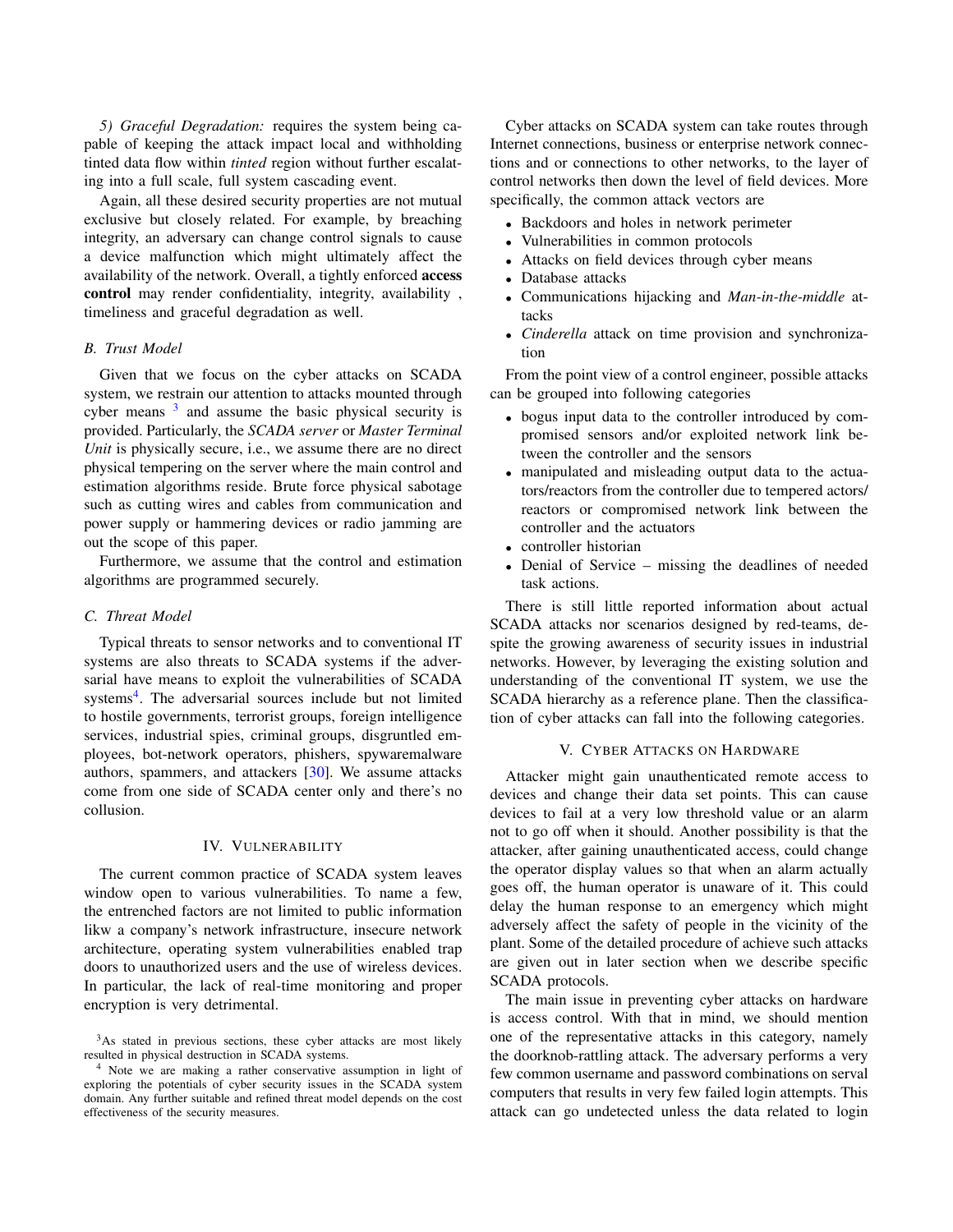failures from all the hosts are collected and aggregated to check for doorknob-rattling from any remote destination.

#### VI. ATTACKS ON SOFTWARE

As listed in earlier sections, SCADA system employs a variety of software to meet its functionality demands. Also there are large databases reside in data historians besides many relational database applications used in cooperate and plant sessions.

Hosting centralized database , data historians contain vital and potentially confidential process information. These data are not only indispensable for technical reasons, such as that many control algorithms rely on past process data to make correct decisions, but also for business purposes, such as electricity pricing.

Although we've assumed the algorithms of these softwares are trustworthy, there are still vulnerabilities associated with their implementations. The most common implementation flaw is buffer overflow among others such as format string, integer overflow and etc. The fact that most control applications are written in C requires us to take extra precaution with this vulnerability.

## *A. No Privilege Separation in Embedded Operating System*

VxWorks was the most popular embedded operating system in 2005 and claimed 300 million devices in 2006 [\[23\]](#page-8-15), which is a platform developed by Wind River Systems and has since been acquired by Intel [\[19\]](#page-8-16). VxWorks has been used to power everything from the Apple Airport Extreme access points to the Mars rovers and the C-130 Hercules aircraft [\[18\]](#page-8-17). VxWorks itself is essentially a monolithic kernel with applications implemented as kernel tasks, This means that all tasks generally run with the highest privileges and there is little memory protection between these tasks.

## *B. Buffer Overflow*

Many attacks boil down to cause buffer overflow as their eventual means to corrupt the intended behavior of the program and cause it to run amok. Some general methods are stack smashing and manipulating function pointer.

The effect of such attacks can take forms such as resetting passwords, modifying content, running malicious code and so on.

The buffer overflow problem in SCADA system takes two fronts. One front is on the workstations and servers which are similar to standard IT systems.

For example, WellinTech KingView 6.53 HistorySvr, an industrial automation software for historian sever widely used in China, has a heap buffer overflow vulnerability that could potentially become the risk of a Stuxnet type mishap if not matched [\[5\]](#page-7-4) .

The other front manifests itself in field devices and other components that rely on RTOS thereof inherent the susceptible memory challenge. Exploits can take advantage of the fixed memory allocation time requirement in RTOS system to have more successful launchings. Let alone that many field devices run for years without rebooting. Therefore, these SCADA components, especially in legacy networks, are subject to accumulated memory fragmentation, which leads to program stall.

The Hardware/Software Address Protection (HSAP) technique offered by [\[28\]](#page-8-18) including hardware boundary check method and function pointer XOR method to deal with stack smashing attack and function pointer attack in embedded systems , respectively.

#### *C. SQL Injection*

Most small and industrial- strength database applications can be accessed using Structured Query Language (SQL) statements for structural modification and content manipulation. In light of data historians and web accessibility in current SCADA systems, SQL injection, one of the top Web attacks, has a very strong implication on the security of SCADA system.

The typical unit of execution of SQL which comes in many dialects loosely based around SQL-92 ANSI standard is *query*, which is a collection of statements that typically return a single *result set*. SQL injection occurs when an adversary is able to manipulate data input into an Web application, which fails properly sanitize user-supplied input, and to insert a series of unexpected SQL statements into a query. Thus it is possible to manipulate a database in several unanticipated ways. Moreover, if a "command shell" store procedure is enabled, an attacker can move further to prompt level. The process will run with the same permissions as the component that executed the command. The impact of this attack can allow attackers to gain total control of the database or even execute commands on the system.

In the case studied in  $[22]$ , where the store procedure in SQL server (shown in Fig[.2\)](#page-5-0) is enabled by default. Thus an attacker still can get into SCADA system even though two LAN cards are installed.

Intentionally malicious changes to databases can cause catastrophic damage.

## VII. ATTACKS ON THE COMMUNICATION STACK

We break down the attacks on the communication stack by using the TCP/IP or the Internet reference model and highlight some of those may have more potentials in harming SCADA systems, in particular on *network layer, transport layer, application layer* and the *implementation of protocols*.

The UDP back door on port  $0x4321$  on thousands of devices is known in the public since at least spring 2002.

There are many well-known TCP/IP attacks in literature, readers please refer to [\[14\]](#page-8-5), [\[13\]](#page-8-4) for more details.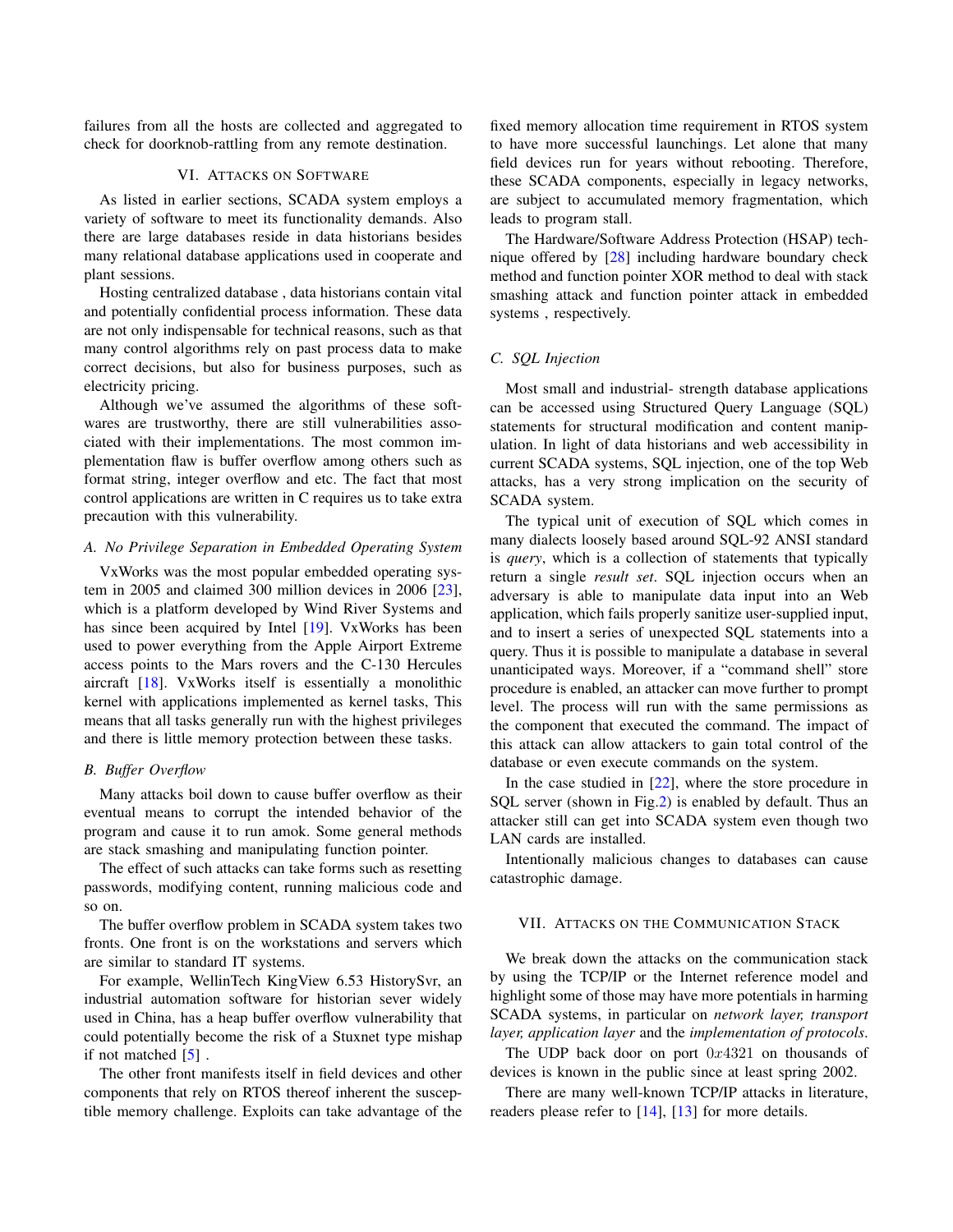

<span id="page-5-0"></span>Figure 2. SQL Attack

### *A. Network Layer*

*1) Diagnostic Server Attacks through UDP port:* Adversaries have access to the same debugging tools that any RTOS developers do. They can read symbol tables, step through the assembly, etc., considering also that many attackers don't even need code-level knowledge. For example Wind River Systems VxWorks weak default hashing algorithm in standard authentication API for VxWorks is susceptible to collisions, an attacker can brute force a password by guessing a string that produces the same hash as a legitimate password <sup>[5](#page-5-1)</sup>. Or through VxWorks debug service runs UDP on port 17185, which is enabled by default, an attacker can execute the following attacks without any authentication required while maintaining a certain level of stealthiness such as remote memory dump, remote memory patch, remote calls to functions, remote task management <sup>[6](#page-5-2)</sup>.

The VxWorks Wind DeBug (WDB) is an RPC-based protocol which uses UDP can explored over the Internet by downloading hacking software and adding targets to a host list before running the script.

*2) Idle Scan:* is to blind port scan by bouncing off a dumb "zombie" host, often a preparation for attack. Both MODBUS and DNP3 have scan functionalities prone to such attacks when they are encapsulated for running over TCP/IP.

*3) Smurf :* is a type of address spoofing, in general, by sending a continuous stream of modified *Internet Control message Protocol*(ICMP) packets to the target network with the sending address is identical to one of the target computer addresses. In the context of SCADA systems, if an PLC acts on the modified message, it may either crash or dangerously send out wrong commands to actuators.

*4) Address Resolution Protocol (ARP) Spoofing/Poisoning:* The ARP is primarily used to translate IP addresses to Ethernet Medium Access Control (MAC) addresses and to discover other connected interfaced device on the LAN. The ARP spoofing attack is to modify the cached address pair information.

By sending fake ARP messages which contain false MAC addresses in SCADA systems, an adversary can confuse network devices, such as network switches. When these frames are falsefully sent to another node, packets can be sniffed; or to an unreachable host, DoS is launched; or intentionally to an host connected to different actuators, then *physical disasters* of different scales are initiated.

Static MAC address is one of the counter measures. However, certain network switches do not allow static setting for a pair of MAC and IP address. Segmentation of the network may also be a method to alleviate the problem in that such attacks can only take place within same subnet.

*5) Chain/Loop Attack:* In a chain attack, there is a chain of connection through many nodes as the adversary moves across multiple nodes to hide his origin and identity. In case of a loop attack, the chain of connections is in a loop make it even harder to track down his origin in a wide SCADA system.

# *B. Transport Layer*

*SYN flood* is to saturate resources by sending TCP connection requests faster than a machine can process.

SCADA protocols, particularly those running over top of transport protocols such as TCP/IP have vulnerabilities that could be exploited by attacker through methodologies as simple as injecting malformed packets to cause the receiving device to respond or communicate in inappropriate ways and result in the operator losing complete view or control of the control device.

## *C. Application Layer*

Currently, there is no strong security control in protocols used in SCADA systems, such as DNP3 without secure authentication, Modbus,*Object Linking and Embedding (OLE) for Process Control* (OPC), *Inter-Control Center Communications Protocol* (ICCP). Practically there is no authentication on source and data such that for those who have access to a device through a SCADA protocol, they can often read and write as well. The write access and diagnostic functions of these protocols are particular vulnerable to cyber and cyber induced physical attacks.

One of possible attacks in both SCADA and conventional IT systems is *DNS forgery*. Such attack is to send a fake DNS reply with a matching source IP, destination port, request ID, but with an attacker manipulated information inside, so that this fake reply may be processed by the client before the real reply is received from the real DNS server. For more details on those attacks studied in conventional IT systems, please refer to [\[13\]](#page-8-4).

Next, we list potential attacks associated with more SCADA specific protocols.

<span id="page-5-1"></span><sup>5</sup>US-Cert VU #840249.

<span id="page-5-2"></span> $6$ US-Cert VU  $\#362332$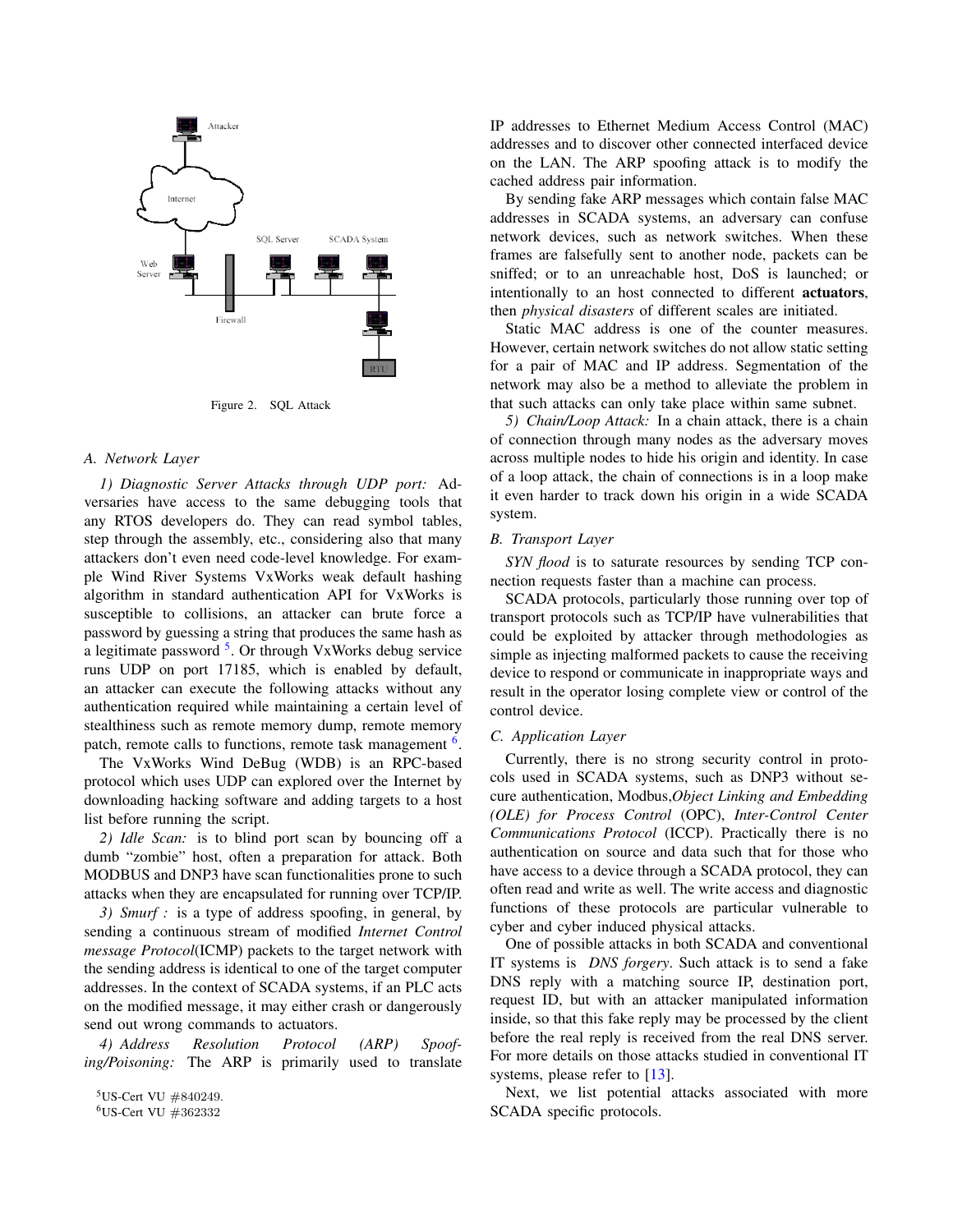*1) MODBUS:* Modbus [\[27\]](#page-8-20) is a *de facto* standard of application layer protocol used in industrial networks. It comes with different flavors from plain Modbus to Modbus+ to Modbus/TCP. A Modbus client (or master) can send a request to a Modbus server (or slave)[7](#page-6-0) with a *function code* that specifies the action to be taken and a *data field* that provides the additional information. The general Modbus frame is shown in Figure [\(3\)](#page-6-1).



<span id="page-6-1"></span>Figure 3. A typical Modbus frame

Among currently little published accounts on attacks against Modbus, Digital Bond [\[8\]](#page-7-5) has conducted intrusion detection work on studying its potential weakness. Their detection rules include denial of service (e.g., rebooting Modbus servers, configuring them to provide no servicecalled listen-only mode, and crashing servers with a large size request), reconnaissance (e.g., unauthorized reading of data, and gathering device information), and unauthorized write requests.

Byres and his company have used Achilles Vulnerability Test Platform to perform security tests on Modbus to discover vulnerabilities [\[6\]](#page-7-2), [\[7\]](#page-7-6) .

Given that Modbus does not have encryption or any other security measures, there are many ways to directly explore such weakness on the function code level [\[12\]](#page-8-21). The function codes 0x05 and 0x0F are used to write a single or multiple outputs (coils) to either ON or OFF in a remote device, respectively. This means that an adversary can turn off and suppress output(s) remotely thus to create a false sense of situation at the HMI end. Unauthorized writes can be accomplished through using function codes 0x06 and 0x10. Accordingly, the forged data may be written to either a single or multiple registers in a remote device. If Modbus is implemented on serial line, function code 0x11 can be used to gather information from a remote device, such as a controller's description. Function code 0x08 is used for diagnostics on serial line. However, combined with subfunction code 0x01, it can initialize and restart the slave (server) port and clear out the communication event counter, which is a ideal attack vector. When combined with subfunction code 0x04, the diagnostics function code can force a remote device into its Listen Only Mode. Similarly, Modbus+ has a function code (08) for log cleaning that can enable an attacker to clear stats of data manipulation and denial of service events.

*2) DNP3:* DNP3 is used between master control stations and remote computers or controllers called *outstations* for the electric utility industry and water companies. DNP3 is implemented by several manufacturers due to its small memory consumption. Its function code 0x0D can reset and reconfigure DNP3 outstations by forcing them to perform complete power cycle. During the re-initialization to default values, many devices clear all queues as well. An attacker can take advantage of this property to cause delay in outstations before they accept requests again. Furthermore, function code 0x13 enable loading new outstation configurations. With unauthorized access, an attacker can manipulate the remote devices with manipulated setting values, suppress output and or create false alarms.

#### *D. Attacks on Implementation of Protocols*

Protocol vulnerabilities can reveal themselves as segmentation faults, stack, heap or buffer overflows, etc., all of which can cause the protocol implementation to fail resulting in a potential exploit.

Meanwhile, certain protocol implementations, such as ICCP servers, only allow users to read values, and there are a number of protocols that are in the process of adding security controls to address this deficiency.

Nevertheless, [\[8\]](#page-7-5) argues that SCADA implementation vulnerabilities are more important than lack of security controls in SCADA protocols.

*1) TCP/IP :* First of all, in light of the migration to Windows from UNIX in operating system used by many sectors in SCADA systems, there are several attacks specifically exploit the implementation of TCP/IP protocols in Windows. Although there are patches available, restrained to be on-line continuously, it's very likely that these machines do not have up-to-dated patches. Here, we only name a few well known ones.

- WinNuke takes advantage of the absence of status flag URG in handling the TCP protocol.
- TearDrop/NearTear and Ssping utilize implementation error of fragmentation handling in TCP/IP protocol.

A nightmare scenario can be that one company's network is compromised and a polymorphic worm takes down most servers and any unpatched SCADA servers running Windows.

Secondly, these protocol stacks can and do suffer from various vulnerabilities commonly found due to poor software design and coding practices.

2) *OPC*: OPC servers use Microsoft's OLE technology<sup>[8](#page-6-2)</sup> to provide real-time information exchange between software applications and process hardware.

At the OPC interface level, the item write function takes two parameters: an item handle and a value to write to it. If the server maps handles to memory addresses and

<span id="page-6-0"></span> $7$ Initially, Modbus was a master-slave protocol for serial buses. When implementing Modbus over TCP, a Modbus master is a TCP client, and a Modbus slave is a TCP server.

<span id="page-6-2"></span><sup>8</sup>Also known as the Component Object Model, or COM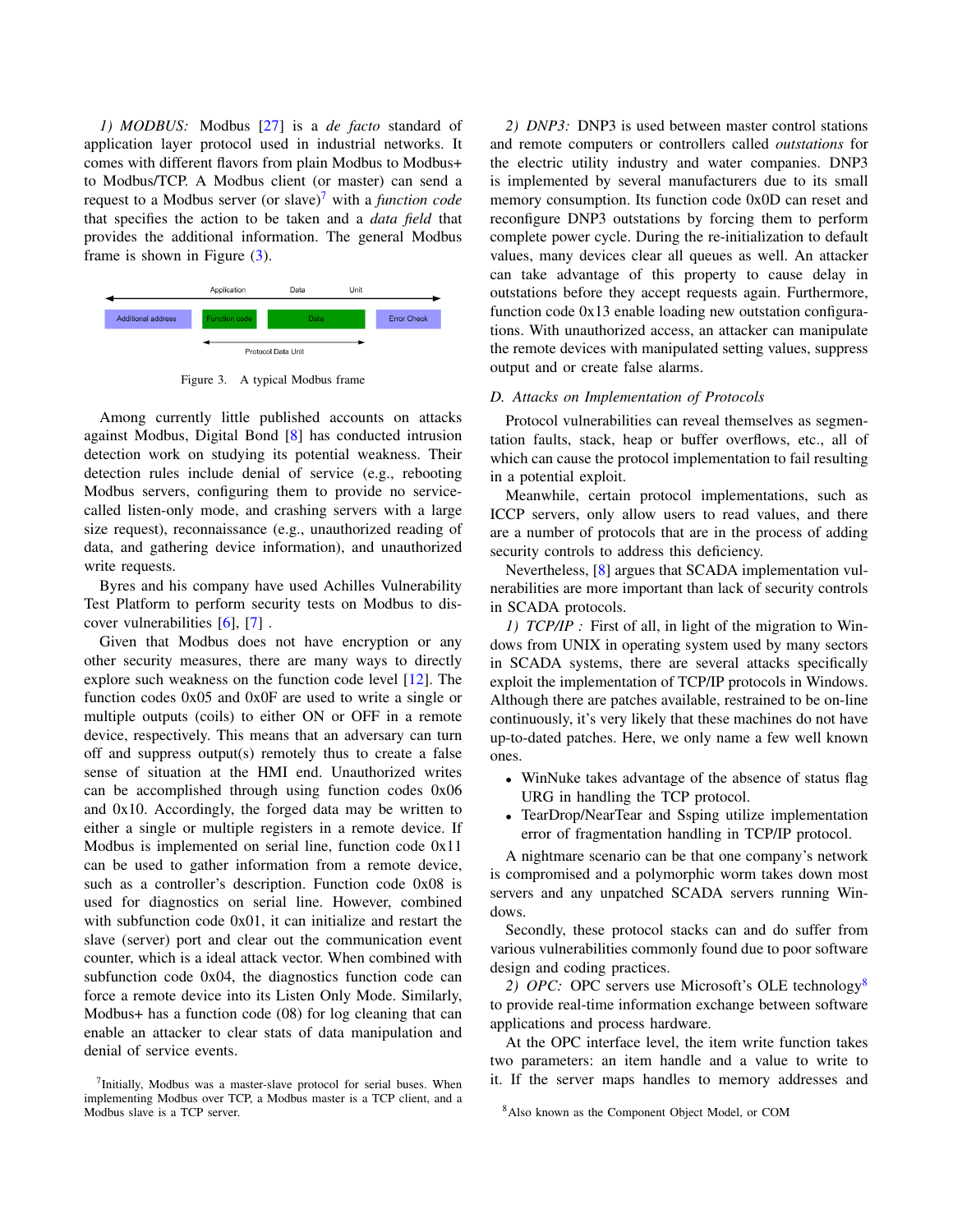fails to validate a client-provided handle, the IO interfaces write function allows an attacker to write any value to any memory address, a primitive which can be easily exploited to run arbitrary code on the server (e.g. through stack return addresses ). It is an even larger issue that an OPC server can be remotely compromised and used to launch attacks on other systems. Because OPC servers are often exposed in the Demilitarized Zone (DMZ), this could be a communication chain that could allow control system exploitation from the enterprise network or Internet.

[\[9\]](#page-7-7) gives three possible OPC attack scenarios, of which are all associated with extra open ports:

- Collateral Damage by OPC-Unaware Malware;
- Opportunistic OPC Denial of Service Attack;
- Intelligent, aggressive attack against OPC hosts through a man-in-the-middle (MITM) technique

*3) ICCP:* The most serious and exposed SCADA protocol stacks are those that are used to exchange information with business partners, such as ICCP, or those used to exchange information between the corporate network and control center network.

According to the LiveData ICCP Server white paper [\[1\]](#page-7-8), LiveData ICCP server contains a heap-based buffer overflow. The LiveData implementation of ISO Transport Service over TCP (RFC 1006) is vulnerable to a heap-based buffer overflow. By sending a specially crafted packet to a vulnerable LiveData RFC 1006 implementation, a remote attacker may be able to trigger the overflow to execute arbitrary code or crash a LiveData ICCP Server to cause a denial of service.

*4) UCA:* UCA was expected to be more robust standard than DNP3 when the Electric Power Research Institute (EPRI) decided to use it to serve the SCADA needs of the electric utilities. It's based on the Manufacturing Message Specification from ISO standard 9506.

*5) MMS:* Tamarack MMS*d* is an implementation of *Manufacturing Message Specification* (MMS) protocol, an international standard (ISO 9506), dealing with messaging system for transferring real time process data and supervisory control information between networked field devices and/or computer applications.

Tamarack MMS*d* [9](#page-7-9) components do not properly handle malformed RFC 1006 packets either. This vulnerability may allow a remote, unauthenticated attacker to cause a denial of service condition.

#### VIII. CONCLUSION AND FUTURE WORK

The cyber-physical security of real-time, continuous systems necessitates a comprehensive view and holistic understanding of network security, control theory and the physical system. Ultimately, any viable technical solutions and research directions in securing SCADA systems must lie in the conjunction of computer security, communication network and control engineering. The idea of looking into the problem in the context of control performance holds its solid bearings. However, the very large installed base of such systems means that in many instances we must for a long time to come rely on retrofitted security mechanisms, rather than having the option to design them in from scratch. This leads to a pressing need for robust SCADA-specific intrusion detection systems (IDS) and resilient control.

Our next step is to categorize the attacks in terms of their manifestation and realization in order to shed more light into intrusion prevention and detection.

#### ACKNOWLEDGMENT

The first author gratefully acknowledges Vern Paxson for sharing his insight and expertise with us on intrusion detection and network security besides his review and feedback on the first draft. Special thanks also go to numerous domain experts with whom we have had many stimulating discussions and to our anonymous reviewers for their meaningful comments.

#### **REFERENCES**

- <span id="page-7-8"></span>[1] *Vulnerability Note VU#190617* LiveData ICCP Server heap buffer overflow vulnerability, http://www.kb.cert.org/vuls/id/190617
- <span id="page-7-3"></span>[2] Ross Anderson, *Security Engineering – A Guide to Building Dependable Distributed Systems* , 2001, Wiley. ISBN 0-471- 38922-6.
- <span id="page-7-1"></span>[3] Stewart Baker,Natalia Filipiak,Katrina Timlin, *In the Dark Crucial Industries Confront Cyberattacks*, 2011, Mcafee report, http://www.mcafee.com/us/resources/reports/rp-criticalinfrastructure-protection.pdf
- <span id="page-7-0"></span>[4] BCIT Industrial Security Incident Database (ISID) http://www.bcit.ca/appliedresearch/security/services.shtml
- <span id="page-7-4"></span>[5] Dillon Beresford, *The sauce of utter pwnage*, January 2011 http://thesauceofutterpwnage.blogspot.com/
- <span id="page-7-2"></span>[6] Eric Byres, Joel Carter, Amr Elramly, Dan Hoffman *Worlds in Collision: Ethernet on the Plant Floor*, ISA Emerging Technologies Conference, Instrumentation Systems and Automation Society, Chicago, October (2002).
- <span id="page-7-6"></span>[7] Eric Byres, Dan Hoffman, Nate Kube *On Shaky Ground - A Study of Security Vulnerabilities in Control Protocols* http://byressecurity.com/assets/pdf/On%20Shaky%20Ground %20-%20NPIC HMIT 2006%20Paper.pdf
- <span id="page-7-5"></span>[8] Digital Bond: Securing The Critical Infrastructrue http://www.digitalbond.com/
- <span id="page-7-7"></span>[9] Byres Research,British Columbia Institute of Technology, *OPC Security Whitepaper #2 OPC Exposed* May 1, 2007

<span id="page-7-9"></span><sup>&</sup>lt;sup>9</sup> Vulnerability Note VU#372878